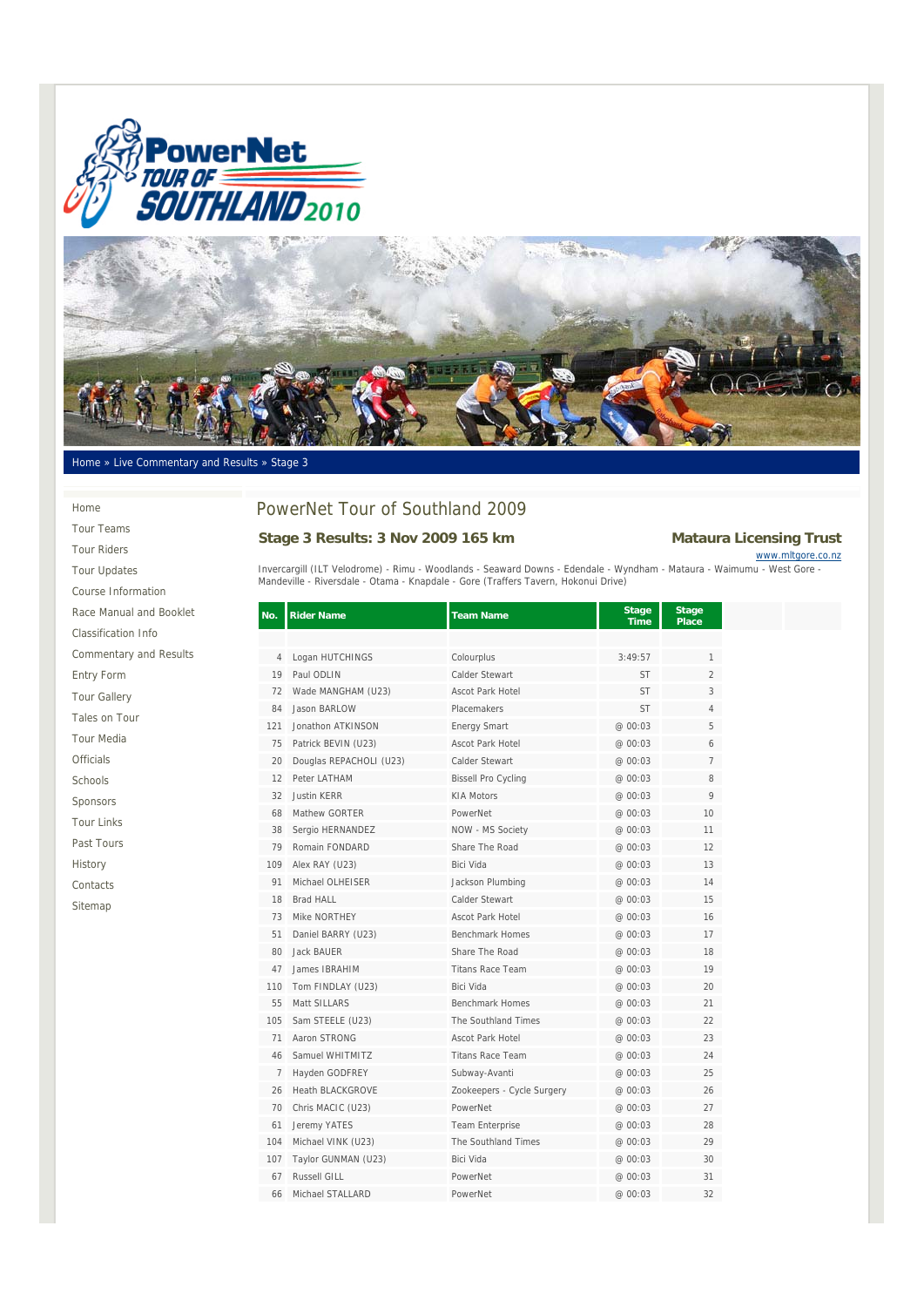| 56             | <b>Blair MARTIN</b>     | <b>Creation Signs</b>          | @ 00:03   | 33 |
|----------------|-------------------------|--------------------------------|-----------|----|
| 28             | Westley GOUGH (U23)     | Zookeepers - Cycle Surgery     | @ 00:03   | 34 |
| 42             | Jason RIGG              | Praties Cycling                | @ 00:03   | 35 |
| $\overline{2}$ | Marc RYAN               | Colourplus                     | @ 00:03   | 36 |
| 77             | Matt GILBERT            | Share The Road                 | @ 00:03   | 37 |
| 90             | Sheldon GORTER (U23)    | Sycamore Print                 | @ 00:03   | 38 |
| 44             | Joshua CHUGG            | Praties Cycling                | @ 00:03   | 39 |
| 39             | Nicholas MARTINEZ (U23) | NOW - MS Society               | @ 00:03   | 40 |
| 92             | Kevin NICOL             | Jackson Plumbing               | @ 00:03   | 41 |
| 81             | <b>Brent ALLNUTT</b>    | Placemakers                    | @ 00:03   | 42 |
| 48             | Latham CROFT            | <b>Titans Race Team</b>        | @ 00:03   | 43 |
| 11             | Jeremy VENNELL          | <b>Bissell Pro Cycling</b>     | @ 00:03   | 44 |
| 29             | Glen CHADWICK           | Zookeepers - Cycle Surgery     | @ 00:03   | 45 |
| 3              | Jesse SERGENT (U23)     | Colourplus                     | @ 00:03   | 46 |
| 34             | Shem ROGER (U23)        | <b>KIA Motors</b>              | @ 00:03   | 47 |
| 58             | Alex MALONE             | <b>Creation Signs</b>          | @ 00:03   | 48 |
| 106            | Scott WILDER            | Bici Vida                      | @ 00:03   | 49 |
| 101            | Matt MARSHALL (U23)     | The Southland Times            | @ 00:03   | 50 |
| 33             | Karl MOORE              | <b>KIA Motors</b>              | @ 00:03   | 51 |
| 64             | Alasdair DEMPSEY        | <b>Team Enterprise</b>         | @ 00:03   | 52 |
| 60             | Hayden KEGG             | <b>Creation Signs</b>          | @ 00:03   | 53 |
| 45             | Nathan EARL (U23)       | Praties Cycling                | @ 00:03   | 54 |
| 87             | Kieran HAMBROOK (U23)   | Sycamore Print                 | @ 00:03   | 55 |
| 5              | Reon PARK               | Colourplus                     | @ 00:03   | 56 |
| 63             | William ALEXANDER       | <b>Team Enterprise</b>         | @ 00:03   | 57 |
| 102            | Hamish PRESBURY (U23)   | The Southland Times            | @ 00:03   | 58 |
| 22             | Nico DE JONG            | Cyclingnzshop.com - Bio Sport  | @ 00:03   | 59 |
| 57             | David EVANS             | <b>Creation Signs</b>          | @ 00:03   | 60 |
| 14             | Omer KEM                | <b>Bissell Pro Cycling</b>     | @ 00:19   | 61 |
| 6              | Gordon MCCAULEY         | Subway-Avanti                  | @ 00:19   | 62 |
| 93             | <b>Greg KRAUSE</b>      | Jackson Plumbing               | @ 00:19   | 63 |
| 88             | Alex MCGREGOR (U23)     | Sycamore Print                 | @ 00:19   | 64 |
| 95             | Stefan ROTHE            | Jackson Plumbing               | @ 00:19   | 65 |
| 62             | Michael TORCKLER        | <b>Team Enterprise</b>         | @ 00:19   | 66 |
| 113            | Matt HINTON             | Southern Institute of Technolo | gy@ 00:19 | 67 |
| 16             | Mark LANGLANDS          | Calder Stewart                 | @ 00:19   | 68 |
| 8              | Fric DROWFR             | Subway-Avanti                  | @ 00:19   | 69 |
| 9              | Joseph COOPER           | Subway-Avanti                  | @ 00:19   | 70 |
| 54             | Leon HEXTALL (U23)      | <b>Benchmark Homes</b>         | @ 00:19   | 71 |
| 40             | Corey FARRELL (U23)     | NOW - MS Society               | @ 00:19   | 72 |
| 15             | Cody O'REILLY           | <b>Bissell Pro Cycling</b>     | @ 00:19   | 73 |
| 25             | Jamie WHYTE             | Cyclingnzshop.com - Bio Sport  | @ 00:19   | 74 |
| 21             | Floyd LANDIS            | Cyclingnzshop.com - Bio Sport  | @ 00:19   | 75 |
| 17             | Ben KING (U23)          | Calder Stewart                 | @ 00:19   | 76 |
| 65             | Josh BROWN (U23)        | <b>Team Enterprise</b>         | @ 00:19   | 77 |
| 35             | George BENNETT (U23)    | <b>KIA Motors</b>              | @ 00:19   | 78 |
| 89             | Rod WEINBERG            | Sycamore Print                 | @ 00:19   | 79 |
| 76             | Karl MURRAY             | Share The Road                 | @ 00:19   | 80 |
| 23             | Nick LOVEGROVE          | Cyclingnzshop.com - Bio Sport  | @ 00:19   | 81 |
| 10             | Josh ENGLAND            | Subway-Avanti                  | @ 00:19   | 82 |
| 27             | Sam BEWLEY              | Zookeepers - Cycle Surgery     | @ 00:19   | 83 |
| 86             | Kevin O'DONNELL         | Sycamore Print                 | @ 00:19   | 84 |
| 108            | Carl WILLIAMS           | Bici Vida                      | @ 00:24   | 85 |
| 30             | Hamish BOND             | Zookeepers - Cycle Surgery     | @ 00:24   | 86 |
| 59             | David TREACEY           | <b>Creation Signs</b>          | @ 00:24   | 87 |
| 120            | Simon CROOM             | South West Helicopters         | @ 00:24   | 88 |
| 123            | Andy HAGAN              | <b>Energy Smart</b>            | @ 00:24   | 89 |
| 98             | Thomas HUBBARD (U23)    | Winton's Middle Pub            | @ 00:24   | 90 |
| 31             | Robin REID              | <b>KIA Motors</b>              | @ 00:24   | 91 |
| 115            | Simon BROWN             | Southern Institute of Technolo | gy@ 00:24 | 92 |
| 116            | Logan EDGAR (U23)       | South West Helicopters         | @ 00:24   | 93 |
| 53             | James MCCOY (U23)       | Benchmark Homes                | @ 00:28   | 94 |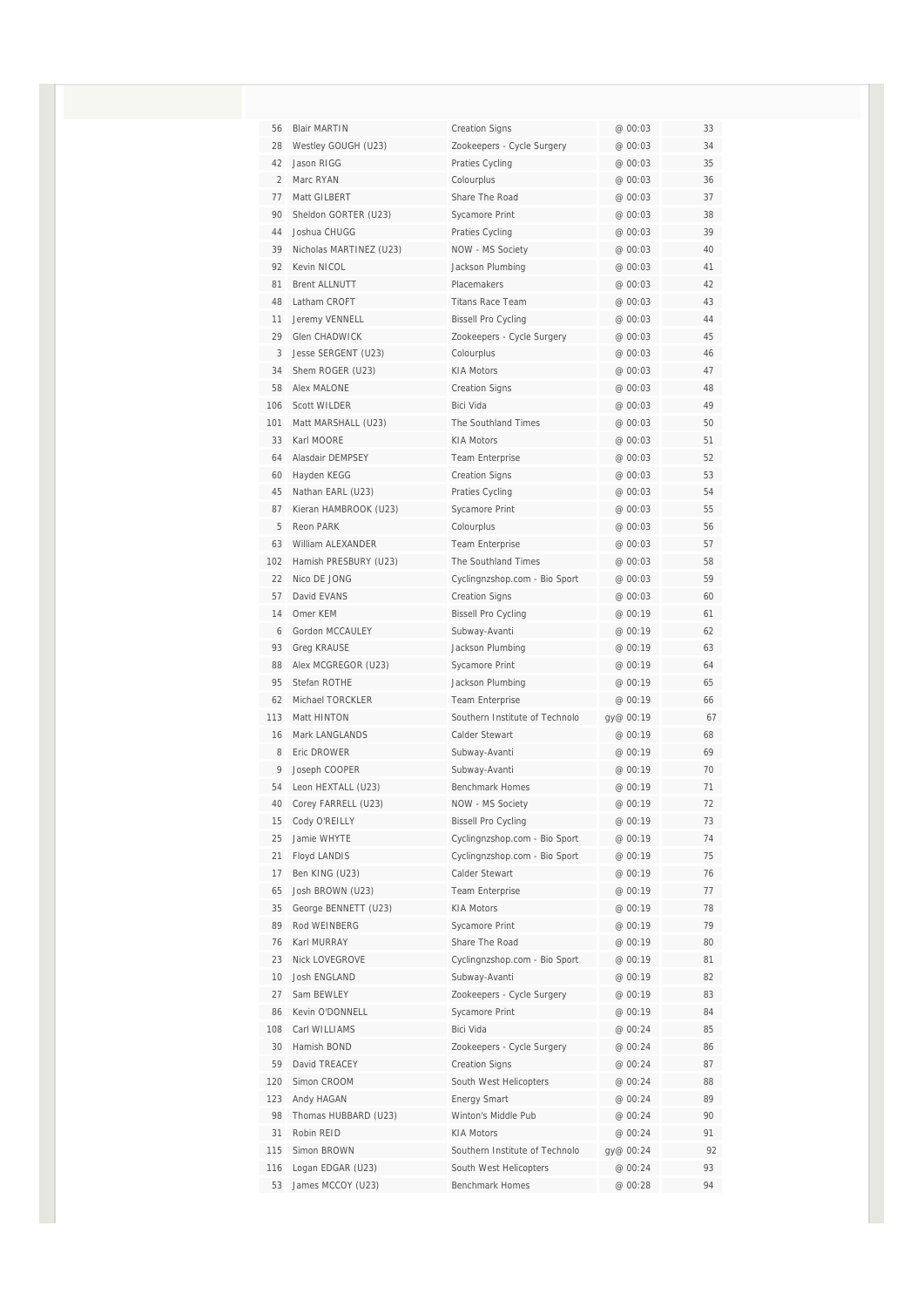|  | Web Design by Flatout © 2009 |  |
|--|------------------------------|--|
|  |                              |  |

T.

Ē

| 82  | Logan MORT (U23)   | Placemakers                    | @ 00:34    | 95           |
|-----|--------------------|--------------------------------|------------|--------------|
| 122 | Lee EVANS (U23)    | <b>Energy Smart</b>            | @ 22:45    | 96           |
| 111 | Mike HFNTON        | Southern Institute of Technolo | qy@ 22:45  | 97           |
| 24  | Jeremy MEECH       | Cyclingnzshop.com - Bio Sport  | @ 22:45    | 98           |
| 100 | David AYRF         | Winton's Middle Pub            | @ 22:45    | 99           |
| 125 | Johno GEE          | <b>Energy Smart</b>            | @ 22:45    | 100          |
| 124 | Chris KFNDALL      | <b>Energy Smart</b>            | @ 22:45    | 101          |
| 85  | Logan CALDER       | Placemakers                    | @ 22:45    | 102          |
| 117 | <b>Travis KANF</b> | South West Helicopters         | @ 22:45    | 103          |
| 118 | Andrew BALLANTYNF  | South West Helicopters         | @ 22:45    | 104          |
| 74  | Brad CARTER (U23)  | Ascot Park Hotel               | @ 22:45    | 105          |
| 41  | Kyle MARWOOD       | Praties Cycling                | @ 22:45    | 106          |
| 36  | <b>Tyler LOCKE</b> | NOW - MS Society               | <b>DNF</b> | $\mathbf 0$  |
| 43  | Dylan NEWELL       | Praties Cycling                | <b>DNF</b> | $\mathbf 0$  |
| 69  | Richard ROLLINSON  | PowerNet                       | <b>DNF</b> | $\mathbf{0}$ |
| 97  | Alan WILLIAMS      | Winton's Middle Pub            | <b>DNF</b> | $\mathbf 0$  |
| 99  | Cory HODGSON       | Winton's Middle Pub            | <b>DNF</b> | $\mathbf{0}$ |
| 13  | Ben JACQUES-MAYNES | <b>Bissell Pro Cycling</b>     | <b>DNS</b> | $\Omega$     |
| 96  | James GIBSON       | Winton's Middle Pub            | <b>DNS</b> | $\Omega$     |
| 114 | Dion NFFMS         | Southern Institute of Technolo | qyDNS      | $\Omega$     |

Live data provided by PowerNet Limited. Results data generated from SportCalc (www.sportcalc.co.nz)

### **PowerNet General Classification (After stage 3)**

| No.            | <b>Rider Name</b>       | <b>Team Name</b>              | G C<br><b>Time</b> | G C<br><b>Place</b> | <b>Bonus</b> | <b>Penalty</b> |
|----------------|-------------------------|-------------------------------|--------------------|---------------------|--------------|----------------|
|                |                         |                               |                    |                     |              |                |
| 26             | <b>Heath BLACKGROVE</b> | Zookeepers - Cycle Surgery    | 6:18:15            | 1                   | 00:04        |                |
| 80             | Jack BAUER              | Share The Road                | @ 00:14            | $\overline{2}$      | 00:06        |                |
| $\overline{2}$ | Marc RYAN               | Colourplus                    | @ 00:24            | 3                   |              |                |
| 11             | Jeremy VENNELL          | <b>Bissell Pro Cycling</b>    | @ 00:29            | 4                   |              |                |
| 79             | Romain FONDARD          | Share The Road                | @ 00:50            | 5                   |              |                |
| 29             | Glen CHADWICK           | Zookeepers - Cycle Surgery    | @ 00:51            | 6                   |              |                |
| 104            | Michael VINK (U23)      | The Southland Times           | @00:52             | $\overline{7}$      | 00:02        |                |
| 12             | Peter LATHAM            | <b>Bissell Pro Cycling</b>    | @ 01:02            | 8                   |              |                |
| 3              | Jesse SERGENT (U23)     | Colourplus                    | @ 01:04            | 9                   |              |                |
| 6              | Gordon MCCAULEY         | Subway-Avanti                 | @ 01:14            | 10                  |              |                |
| 68             | Mathew GORTER           | PowerNet                      | @ 01:18            | 11                  |              |                |
| 35             | George BENNETT (U23)    | <b>KIA Motors</b>             | @ 01:18            | 12                  |              |                |
| 110            | Tom FINDLAY (U23)       | <b>Bici Vida</b>              | @ 01:26            | 13                  |              |                |
| 71             | Aaron STRONG            | <b>Ascot Park Hotel</b>       | @ 01:27            | 14                  |              |                |
| 56             | <b>Blair MARTIN</b>     | <b>Creation Signs</b>         | @ 01:31            | 15                  |              |                |
| 45             | Nathan EARL (U23)       | Praties Cycling               | @ 01:33            | 16                  |              |                |
| 27             | Sam BFWLFY              | Zookeepers - Cycle Surgery    | @ 01:33            | 17                  |              |                |
| 51             | Daniel BARRY (U23)      | <b>Benchmark Homes</b>        | @ 01:45            | 18                  |              |                |
| 91             | Michael OLHEISER        | Jackson Plumbing              | @ 01:57            | 19                  |              |                |
| 34             | Shem ROGER (U23)        | <b>KIA Motors</b>             | @ 01:57            | 20                  |              |                |
| 7              | Hayden GODFREY          | Subway-Avanti                 | @ 02:01            | 21                  |              |                |
| 101            | Matt MARSHALL (U23)     | The Southland Times           | @ 02:01            | 22                  |              |                |
| 33             | Karl MOORE              | <b>KIA Motors</b>             | @ 02:02            | 23                  |              |                |
| 75             | Patrick BEVIN (U23)     | <b>Ascot Park Hotel</b>       | @ 02:07            | 24                  |              |                |
| 61             | Jeremy YATES            | Team Enterprise               | @ 02:20            | 25                  |              |                |
| 18             | <b>Brad HALL</b>        | Calder Stewart                | @ 02:22            | 26                  |              |                |
| 32             | <b>Justin KERR</b>      | <b>KIA Motors</b>             | @ 02:33            | 27                  |              |                |
| 8              | Eric DROWER             | Subway-Avanti                 | @ 02:38            | 28                  |              |                |
| 17             | Ben KING (U23)          | Calder Stewart                | @ 02:50            | 29                  |              |                |
| 20             | Douglas REPACHOLI (U23) | Calder Stewart                | @ 02:51            | 30                  |              |                |
| 109            | Alex RAY (U23)          | Bici Vida                     | @ 02:51            | 31                  |              |                |
| 66             | Michael STALLARD        | PowerNet                      | @ 03:08            | 32                  |              |                |
| 81             | <b>Brent ALLNUTT</b>    | Placemakers                   | @ 03:13            | 33                  |              |                |
| 28             | Westley GOUGH (U23)     | Zookeepers - Cycle Surgery    | @ 03:15            | 34                  |              |                |
| 21             | <b>Floyd LANDIS</b>     | Cyclingnzshop.com - Bio Sport | @ 03:16            | 35                  |              |                |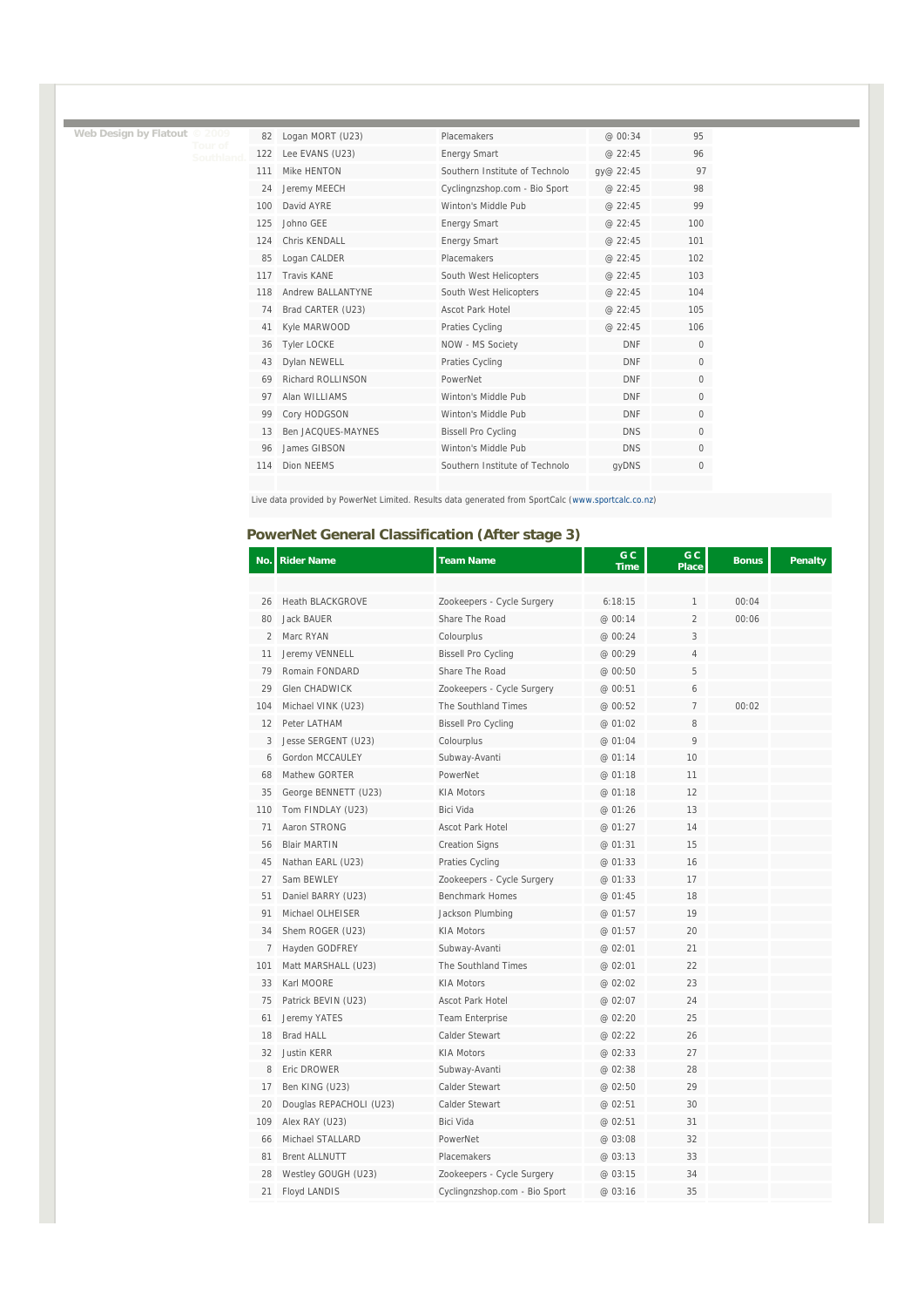| 9 <sup>1</sup> | Joseph COOPER           | Subway-Avanti                  | @ 03:18   | 36 |       |  |
|----------------|-------------------------|--------------------------------|-----------|----|-------|--|
| 19             | Paul ODLIN              | Calder Stewart                 | @ 03:21   | 37 | 00:06 |  |
| 38             | Sergio HERNANDEZ        | NOW - MS Society               | @ 03:31   | 38 |       |  |
| 47             | James IBRAHIM           | <b>Titans Race Team</b>        | @ 03:35   | 39 |       |  |
| 72             | Wade MANGHAM (U23)      | <b>Ascot Park Hotel</b>        | @ 03:41   | 40 | 00:04 |  |
| 107            | Taylor GUNMAN (U23)     | Bici Vida                      | @ 03:41   | 41 |       |  |
| 5              | Reon PARK               | Colourplus                     | @ 03:43   | 42 |       |  |
| 15             | Cody O'REILLY           | <b>Bissell Pro Cycling</b>     | @ 03:49   | 43 | 00:05 |  |
| 44             | Joshua CHUGG            | Praties Cycling                | @ 03:52   | 44 |       |  |
| 73             | Mike NORTHEY            | <b>Ascot Park Hotel</b>        | @ 04:00   | 45 |       |  |
| 16             | Mark LANGLANDS          | <b>Calder Stewart</b>          | @ 04:01   | 46 | 00:04 |  |
| 55             | Matt SILLARS            | <b>Benchmark Homes</b>         | @ 04:02   | 47 |       |  |
| 22             | Nico DE JONG            | Cyclingnzshop.com - Bio Sport  | @ 04:05   | 48 |       |  |
| 14             | Omer KEM                | <b>Bissell Pro Cycling</b>     | @ 04:20   | 49 |       |  |
| 31             | Robin REID              | <b>KIA Motors</b>              | @ 04:23   | 50 |       |  |
| 54             | Leon HEXTALL (U23)      | <b>Benchmark Homes</b>         | @ 04:33   | 51 |       |  |
| 105            | Sam STEELE (U23)        | The Southland Times            | @ 04:37   | 52 |       |  |
| 108            | Carl WILLIAMS           | <b>Bici Vida</b>               | @ 04:47   | 53 |       |  |
| 121            | Jonathon ATKINSON       | <b>Energy Smart</b>            | @ 05:01   | 54 |       |  |
| 46             | Samuel WHITMITZ         | <b>Titans Race Team</b>        | @ 05:14   | 55 | 00:02 |  |
| 87             | Kieran HAMBROOK (U23)   | Sycamore Print                 | @ 05:18   | 56 |       |  |
| 77             | Matt GILBERT            | Share The Road                 | @ 05:37   | 57 |       |  |
| 48             | Latham CROFT            | <b>Titans Race Team</b>        | @ 05:40   | 58 |       |  |
| 62             | Michael TORCKLER        | Team Enterprise                | @ 05:54   | 59 |       |  |
| 70             | Chris MACIC (U23)       | PowerNet                       | @ 05:56   | 60 |       |  |
| 95             | Stefan ROTHE            | Jackson Plumbing               | @ 06:02   | 61 |       |  |
| 25             | Jamie WHYTE             | Cyclingnzshop.com - Bio Sport  | @ 06:08   | 62 |       |  |
| 93             | <b>Greg KRAUSE</b>      | Jackson Plumbing               | @ 06:27   | 63 |       |  |
| 42             | Jason RIGG              | Praties Cycling                | @ 06:34   | 64 |       |  |
| 106            | <b>Scott WILDER</b>     | Bici Vida                      | @ 06:45   | 65 |       |  |
| 10             | Josh ENGLAND            | Subway-Avanti                  | @ 06:58   | 66 |       |  |
| 76             | Karl MURRAY             | Share The Road                 | @ 07:21   | 67 |       |  |
| 88             | Alex MCGREGOR (U23)     | Sycamore Print                 | @ 08:10   | 68 |       |  |
| 60             | Hayden KEGG             | <b>Creation Signs</b>          | @ 08:36   | 69 |       |  |
| 58             | <b>Alex MALONE</b>      | <b>Creation Signs</b>          | @ 08:56   | 70 |       |  |
| 57             | David EVANS             | <b>Creation Signs</b>          | @ 08:56   | 71 |       |  |
| 123            | Andy HAGAN              | <b>Energy Smart</b>            | @ 09:00   | 72 |       |  |
| 59             | David TREACEY           | <b>Creation Signs</b>          | @ 09:01   | 73 |       |  |
| 115            | Simon BROWN             | Southern Institute of Technolo | gy@ 09:29 | 74 |       |  |
| 65             | Josh BROWN (U23)        | Team Enterprise                | @ 09:40   | 75 |       |  |
| 116            | Logan EDGAR (U23)       | South West Helicopters         | @ 09:47   | 76 |       |  |
| 23             | Nick LOVEGROVE          | Cyclingnzshop.com - Bio Sport  | @ 09:51   | 77 |       |  |
| 84             | Jason BARLOW            | Placemakers                    | @ 10:00   | 78 |       |  |
| 120            | Simon CROOM             | South West Helicopters         | @ 10:07   | 79 |       |  |
| 53             | James MCCOY (U23)       | <b>Benchmark Homes</b>         | @ 10:22   | 80 | 00:04 |  |
| 39             | Nicholas MARTINEZ (U23) | NOW - MS Society               | @ 10:28   | 81 |       |  |
| 113            | Matt HINTON             | Southern Institute of Technolo | gy@ 10:41 | 82 |       |  |
| 102            | Hamish PRESBURY (U23)   | The Southland Times            | @ 10:41   | 83 |       |  |
| 63             | William ALEXANDER       | <b>Team Enterprise</b>         | @ 10:50   | 84 |       |  |
| 64             | Alasdair DEMPSEY        | Team Enterprise                | @ 11:06   | 85 |       |  |
| 4              | Logan HUTCHINGS         | Colourplus                     | @ 11:19   | 86 | 00:10 |  |
| 89             | Rod WEINBERG            | Sycamore Print                 | @ 11:20   | 87 |       |  |
| 30             | Hamish BOND             | Zookeepers - Cycle Surgery     | @ 11:22   | 88 |       |  |
| 92             | Kevin NICOL             | Jackson Plumbing               | @ 11:23   | 89 |       |  |
| 86             | Kevin O'DONNELL         | Sycamore Print                 | @ 11:44   | 90 |       |  |
| 40             | Corey FARRELL (U23)     | NOW - MS Society               | @ 12:56   | 91 |       |  |
| 67             | Russell GILL            | PowerNet                       | @ 13:23   | 92 |       |  |
| 82             | Logan MORT (U23)        | Placemakers                    | @ 14:35   | 93 |       |  |
| 90             | Sheldon GORTER (U23)    | Sycamore Print                 | @ 15:09   | 94 |       |  |
| 98             | Thomas HUBBARD (U23)    | Winton's Middle Pub            | @ 15:41   | 95 |       |  |
| 100            | David AYRE              | Winton's Middle Pub            | @ 28:05   | 96 |       |  |
| 111            | Mike HENTON             | Southern Institute of Technolo | gy@ 29:57 | 97 |       |  |
|                |                         |                                |           |    |       |  |

Home | Sponsors | Course Information |<br>Commentary and Results | Tour Teams |<br>Classification Info | Tour Riders | Tour<br>Competitions | Tour Media | Schools |<br>Race Manual and Booklet | Officials |<br>Tour Gallery | Tour Links |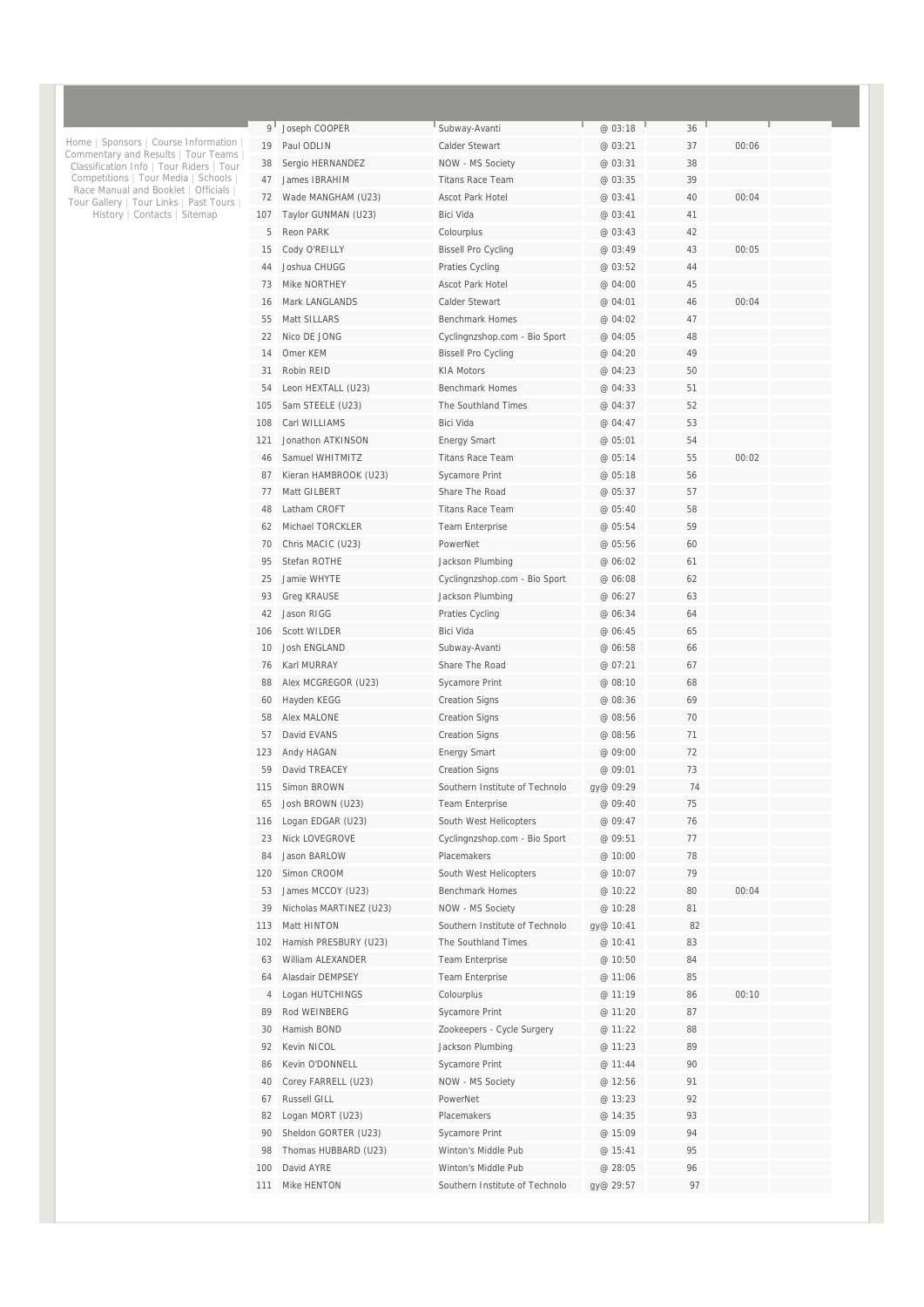| 41  | Kyle MARWOOD       | Praties Cycling                | @30:49     | 98  |       |  |
|-----|--------------------|--------------------------------|------------|-----|-------|--|
| 125 | Johno GFF          | Energy Smart                   | @32:34     | 99  |       |  |
| 122 | Lee EVANS (U23)    | Energy Smart                   | @32:43     | 100 |       |  |
| 74  | Brad CARTER (U23)  | Ascot Park Hotel               | @33:02     | 101 |       |  |
| 85  | Logan CALDER       | Placemakers                    | @33:28     | 102 |       |  |
| 117 | <b>Travis KANF</b> | South West Helicopters         | @ 39:11    | 103 |       |  |
| 24  | Jeremy MEECH       | Cyclingnzshop.com - Bio Sport  | @45:15     | 104 |       |  |
| 118 | Andrew BALLANTYNE  | South West Helicopters         | @ 47:25    | 105 |       |  |
| 124 | Chris KFNDALL      | Energy Smart                   | @ 49:10    | 106 |       |  |
| 36  | <b>Tyler LOCKE</b> | NOW - MS Society               | <b>DNF</b> |     |       |  |
| 43  | Dylan NEWELL       | Praties Cycling                | <b>DNF</b> |     |       |  |
| 69  | Richard ROLLINSON  | PowerNet                       | <b>DNF</b> |     |       |  |
| 97  | Alan WILLIAMS      | Winton's Middle Pub            | <b>DNF</b> |     | 00:03 |  |
| 99  | Cory HODGSON       | Winton's Middle Pub            | <b>DNF</b> |     |       |  |
| 13  | Ben JACOUFS-MAYNES | <b>Bissell Pro Cycling</b>     | <b>DNS</b> |     |       |  |
| 96  | James GIBSON       | Winton's Middle Pub            | <b>DNS</b> |     |       |  |
| 114 | Dion NFFMS         | Southern Institute of Technolo | gyDNS      |     |       |  |
|     |                    |                                |            |     |       |  |

Live data provided by PowerNet Limited. Results data generated from SportCalc (www.sportcalc.co.nz)

#### **Teams Classification (After stage 3)**

**Sponsored by WENSLEY'S AVANTI PLUS, INVERCARGILL** 

| <b>Team Name</b>               | <b>GC Time</b> |
|--------------------------------|----------------|
|                                |                |
| Zookeepers - Cycle Surgery     | 18:56:57       |
| <b>Bissell Pro Cycling</b>     | @ 00:15        |
| Colourplus                     | @ 01:49        |
| <b>KIA Motors</b>              | @ 02:46        |
| Subway-Avanti                  | @ 03:41        |
| Share The Road                 | @ 04:10        |
| Ascot Park Hotel               | @ 05:07        |
| The Southland Times            | @ 05:20        |
| Calder Stewart                 | @ 05:31        |
| Bici Vida                      | @ 05:46        |
| Praties Cycling                | @ 06:51        |
| Benchmark Homes                | @ 08:04        |
| PowerNet                       | @ 08:10        |
| Cyclingnzshop.com - Bio Sport  | @ 10:28        |
| <b>Titans Race Team</b>        | @ 11:56        |
| Jackson Plumbing               | @ 11:58        |
| <b>Team Enterprise</b>         | @ 14:58        |
| <b>Creation Signs</b>          | @ 16:34        |
| Sycamore Print                 | @ 17:11        |
| Placemakers                    | @ 21:56        |
| NOW - MS Society               | @23:07         |
| <b>Energy Smart</b>            | @ 44:13        |
| Southern Institute of Technolo | gy@ 47:54      |
| South West Helicopters         | @56:53         |
|                                |                |

Live data provided by PowerNet Limited. Results data generated from SportCalc (www.sportcalc.co.nz)

#### **Sprint Ace Classification (after stage 3)**

|    | Sponsored by HARCOURTS SOUTHLAND |                            |               |  |  |
|----|----------------------------------|----------------------------|---------------|--|--|
|    | No. Rider Name                   | <b>Team Name</b>           | <b>Points</b> |  |  |
|    |                                  |                            |               |  |  |
|    | 53 James McCoy                   | <b>Benchmark Homes</b>     | 26            |  |  |
|    | 46 Samuel Whitmitz               | <b>Titans Race Team</b>    | 21            |  |  |
|    | 15 Cody O'Reilly                 | <b>Bissell Pro Cycling</b> | 18            |  |  |
|    | 75 Patrick Bevin                 | <b>Ascot Park Hotel</b>    | 14            |  |  |
|    | 16 Mark Langlands                | Calder Stewart             | $\mathsf{Q}$  |  |  |
| 17 | Ben King                         | Calder Stewart             |               |  |  |
|    | 76 Karl Murray                   | Share The Road             | 6             |  |  |
|    |                                  |                            |               |  |  |